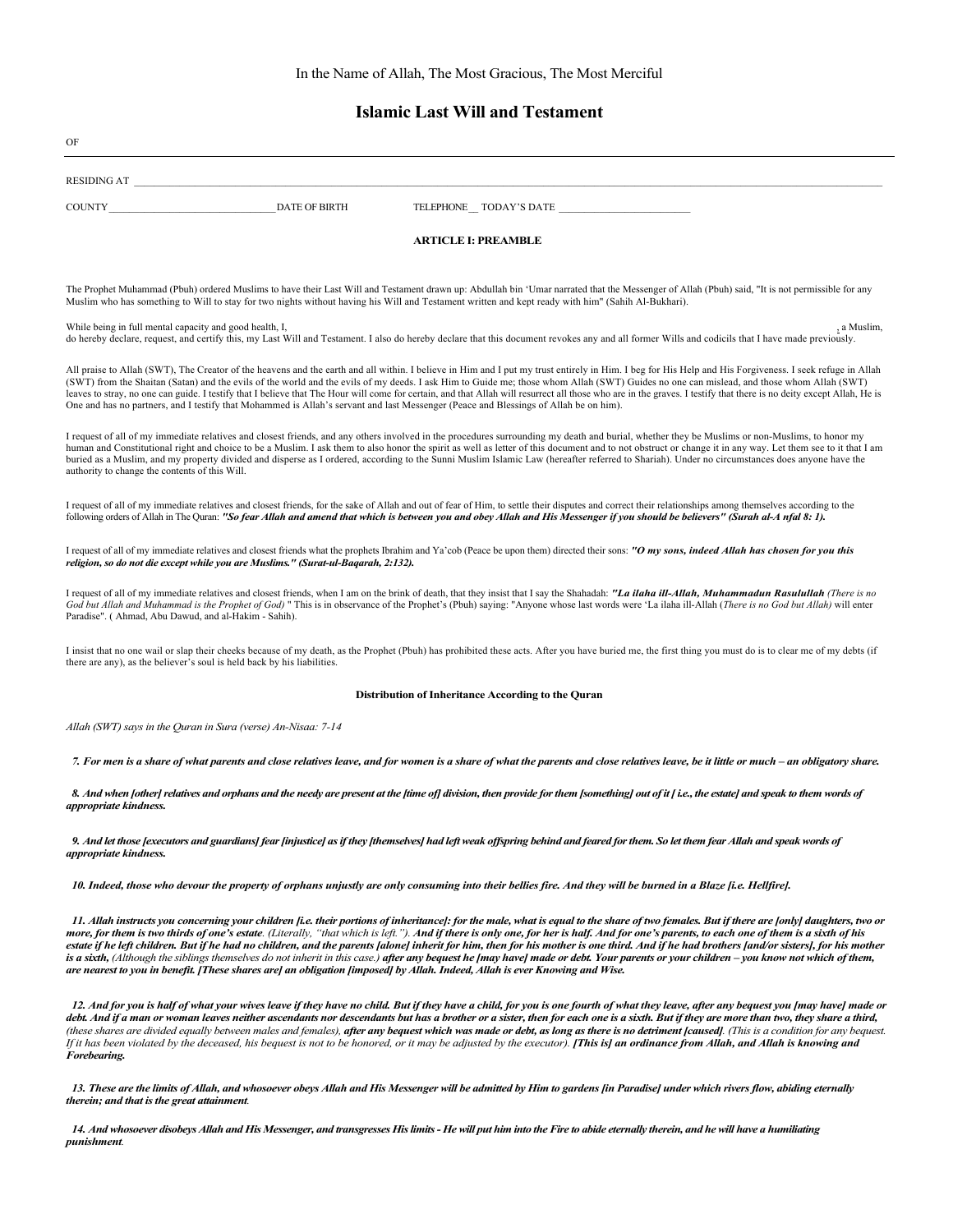### **ARTICLE II: MY IMMEDIATE FAMILY**

| A. I am married to | and all references in this Will to my husband/wife (s) are references to this person.      |
|--------------------|--------------------------------------------------------------------------------------------|
|                    |                                                                                            |
|                    | B. I am the father/mother of the following children whose names and dates of birth are: 1. |
| 2.                 |                                                                                            |
|                    |                                                                                            |
| $\overline{4}$ .   |                                                                                            |
|                    |                                                                                            |
| 6.                 |                                                                                            |
|                    |                                                                                            |

### **ARTICLE III: EXECUTOR AND BENEFICIARY**

A. I hereby entrust all my estate: cash, bank accounts, real property, shares in any business, and any other property not mentioned in this Will, to the person named below, who shall act as my executor to serve without bond, to distribute it according to Shariah. I ordain that the executor of this Will be a Muslim.

| 1. My husband/wife | or, if he/she fails to survive me by 45 days, 2. | , or, if fails to survive me by 45 days, |
|--------------------|--------------------------------------------------|------------------------------------------|
|                    | or, if fails to survive me by 45 days, 4.        | , or, if fails to survive me by 45 days, |

B. The Imam of the local Sunni Muslim community.

C. I direct that the executor take all actions legally permissible to have the probate of my estate done as simply and as expeditiently as possible.

D.I give my executor power to sell my property, real, personal or mixed, without a court order and without bond.

E. I give my executor power to settle any claim for or against my estate.

### **ARTICLE IV: BURIAL ARRANGEMENTS**

1. I ordain that my body be prepared for burial in keeping with the Sunni Muslim Law (Shariah).

2. Under no circumstances shall my body be voluntarily turned over for an autopsy, or embalming, or organ donation.

3. My body must be prepared for burial according to the Shariah

their best interest.

4. Once the body is prepared for burial there is to be no viewing of my remains.

5. Absolutely no non-Islamic religious service or observance shall be conducted upon my death, or on my body, or at the grave site. No pictures, stars and crescents, decorations, crosses, flags, flowers, plants, signs, symbols, or music be involved at any stage of my burial.

6. My body may not be transported over any unreasonable distance from the locality of my death unless necessitated by the circumstances or consensus of my Muslim family members.

7. My grave must be dug in complete accordance with the Shariah practice. It should face in the direction of the Qiblah (Ka'aba in Makkah, Saudi Arabia).

8. My body must be buried without casket or any other encasement that separates the shroud from the surrounding soil.

9. My grave must be covered with dirt only. The marking, if necessary, should be a simple rock. There should be no inscriptions or symbols on it.

10. My burial must take place as soon as possible, preferable before sunset on the day of my death or the following day. Under no circumstances should the burial be unduly delayed.

11. In the event that the local laws require casket-encasement, I command that such encasement be of the simplest, most modest, and least expensive type possible, and I furthermore command that the encasement be left open

12. No one is permitted to cry out, moan or wail. I demand that such a person leave the burial site. Only what comes from the eye is acceptable (tears). Muslims should say a duaa (supplication) for me and that there be a moment of silence when they pray that my grave is made spacious and comfortable.

### **ARTICLE V: CUSTODY OF MINOR CHILDREN AND GUARDIAN**

| If, at my death, any of my children are minors, I recommend that my husband/wife           | be appointed guardian of my minor children, provided he/she is a Muslim. If |
|--------------------------------------------------------------------------------------------|-----------------------------------------------------------------------------|
| he/she is unable or unwilling to serve as personal guardian, I recommend that              | be appointed guardian of my minor                                           |
| children. If he/she is unable or unwilling to serve as personal guardian, I recommend that |                                                                             |

appointed guardian of my minor children. If he/she is unable or unwilling to serve as personal guardian, I recommend that <br>be appointed guardian of my minor children. In all cases, I urge that all my minor children be rais or sect of Islam. I direct that no bond be required of any personal guardian. Any property or other inheritance that this Will gives to any of my minor children shall be administered by their guardian in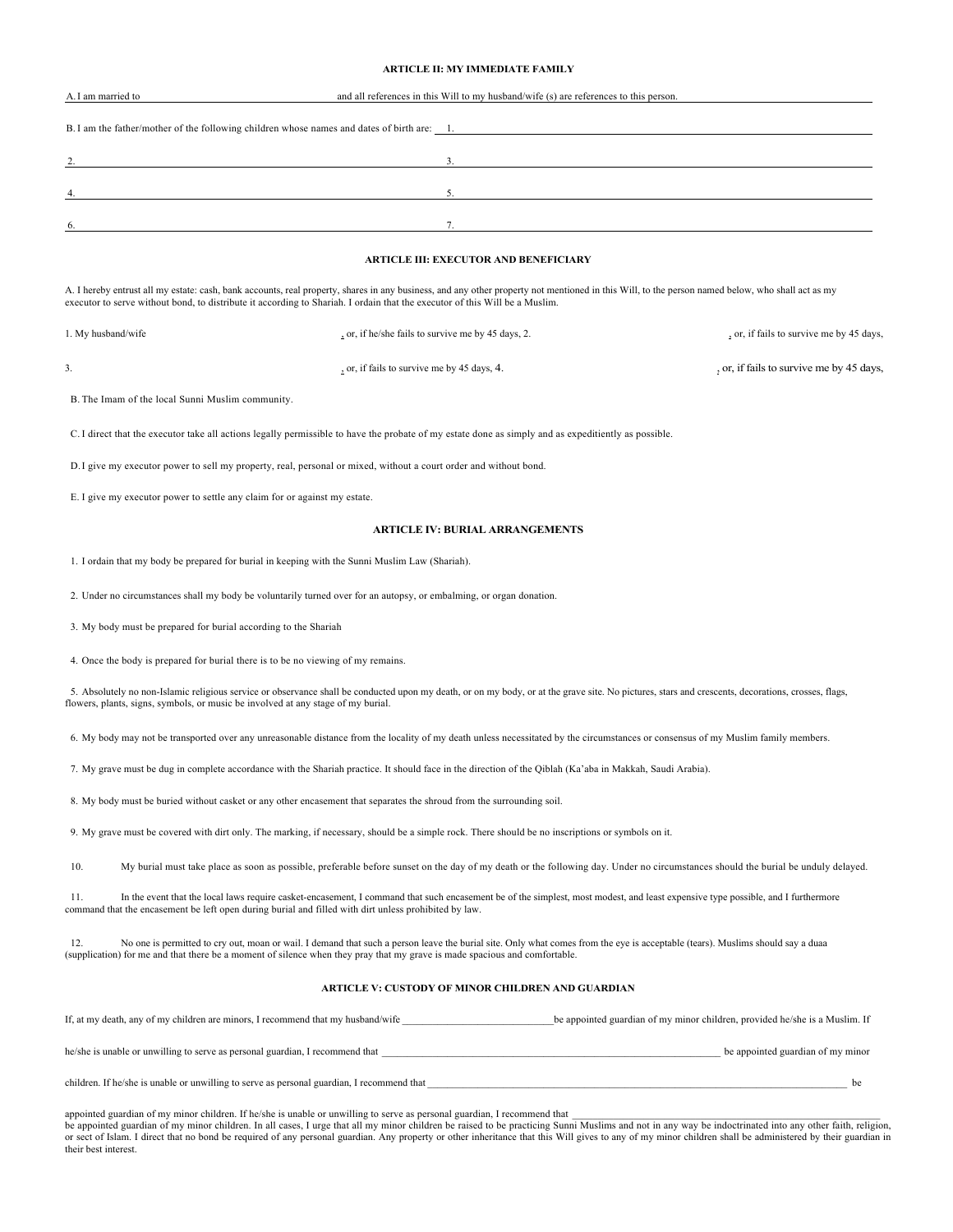#### **ARTICLE VI: DEBTS AND EXPENSES**

I direct my executor:

A.To return to the rightful owners all trust and property that are in my care at the time of my death.

B. To first apply the assets of my estate to the payment of all my legal debts, including such expenses incurred by my last illness and burial as well as the expenses of the administration of my estate.

C. To pay any outstanding "obligation due to Allah (Huquq Allah) " which are binding on me including unpaid zakat, kaffaraat of unperformed pilgrimage (Hajj), etc.

### **ARTICLE VII: BEQUESTS**

I direct my executor to:

Pay the following amount from the remainder of my estate after paying all the expenses mentioned above, to the person/s or organization/s named below. Bequests can only be given to non-inheritors, ie. distant relatives or others who do not have a fixed portion of inheritance set in the Quran. This is because the Prophet peace be upon him said: "La wasseeyata lil waarith. There is no bequest for an inheritor." *It is important to make this distinction since most Muslims do not know this ruling.*

| The total must not exceed 33 percent (one third) of the remainder of my estate. | % of the total remainder | % of the total remainder |
|---------------------------------------------------------------------------------|--------------------------|--------------------------|
|                                                                                 | % of the total remainder | % of the total remainder |
|                                                                                 | % of the total remainder |                          |

### **ARTICLE VIII: DISTRIBUTION OF THE REMAINDER OF MY ESTATE**

1. Distribute the residue and remainder of my estate strictly in accordance with the tenets of Sunni Muslim law of inheritance.

2. Ensure that no part of the remainder of my estate shall be inherited by any non-Muslim, no matter how he/she is related to me.

3. Ensure that, should I die as a result of murder, no part of the remainder of my estate shall be inherited by my adjured murderer responsible for direct unlawful killing (actionable homicide), no matter how he/she is related to me.

4. Ensure that no part of the remainder of my estate shall be inherited by a person whose claimed relationship to me, ascending or descending, is the result of a non-Islamic or unlawful marriage, or through adoption, except if this relationship to me is through his/her mother who is biologically (through blood) related to me or if he/she is specifically mentioned in bequests above.

5. Regarding a fetus conceived before my death, whose relationship to me qualifies it to be an heir according to this article, if it is born alive within the limit of time specified by Shariah. The executor may delay the distribution of the residue and remainder of my estate after the execution of Articles I to VII, until the birth of the fetus. If he/she chooses to distribute the estate prior to the birth of the fetus then he must withhold a portion of the estate equal to the share of the fetus for distribution until after the birth of the fetus.

6. In case of any difficulty in distributing my estate according to this Will, the matter should be referred to a Muslim knowledgeable in Islamic Inheritance Law for advice and guidance.

7. The residue and remainder of my estate after the execution of Articles I to VII and Article VIII sections 1 to 6 above be donated to the following person/s or organization/s for the establishment of

Islamic communities and Masajid.<br>8. Any portion of my estate disclaimed or refused to be received by any of the legatees names or referred to in this document be donated to the following person/s or organization/s for the

establishment of Islamic communities and Masajid.

#### **ARTICLE IX: SEPARABILITY**

I direct that no part of this Will be invalidated by a court unless competent in Shariah. If any part of this will is determined invalid by a court the other parts shall remain valid and enforceable.

I insist that no one practice innovations regarding the three-day condolence period after my death, such as bringing in someone to recite excerpts from the Quran or to preparing food for guests. If you do any such innovations, I am free from that guilt and deviation, having herein charged you against it.

I declare that I forgive everyone who has backbitten me or erroneously taken anything from me. I beg of all those who knew me that they please forgive me for whatever I may have erroneously taken from them or said against them.

I request that if you differ in anything among yourselves you refer the decision to Allah and His Messenger (Pbuh), for Allah (SWT) said: *"And know, by your Lord, they will not believe until they make you, [O Mohammed], judge in what they dispute among themselves and then find no discomfort from what you have judged and submit in full, [willing] submission" (Surah an-Nisa 4: 65).*

My final bequest for my family and children is the same one that the Messenger of Allah (Pbuh) enjoined upon his followers: "The prayer, the prayer". I advise and implore my family to have patience and accept Allah's will. (Surah al-Baqarah: 156)

This concludes my Last Will and Testament. I am now free, in front of Allah (SWT), from any words or deeds that distort and contradict this document according to the guidance of Allah's Messenger (Pbuh), as forewarned by the Quranic verse: *"Then, whoever alters it [i.e. the bequest] after he has heard it - the sin is only upon those who have altered it." (Surah al-Baqarah 2:181).*

*"Exalted is your Lord, The Lord of might, above what they describe. And Peace be upon the messengers, and praise to Allah, Lord of the worlds" (Surah as-Saffat: 37: 180-182)*

I subscribe my name to this Will this day \_\_\_\_\_\_\_\_\_\_\_\_\_\_\_\_\_\_\_\_\_\_\_\_\_\_\_\_\_\_\_ at\_\_\_\_\_\_\_\_\_\_\_\_\_\_\_\_\_\_\_\_\_\_\_\_\_\_\_\_\_\_\_\_\_\_\_\_\_\_\_\_\_\_\_\_and do hereby declare that I sign and execute this instrument as my last Will and that I sign it willingly, that I execute it as my free and voluntary act for the purposes therein expressed, and that I am of age or otherwise legally empowered to make a Will, under no constraint or undue influence.